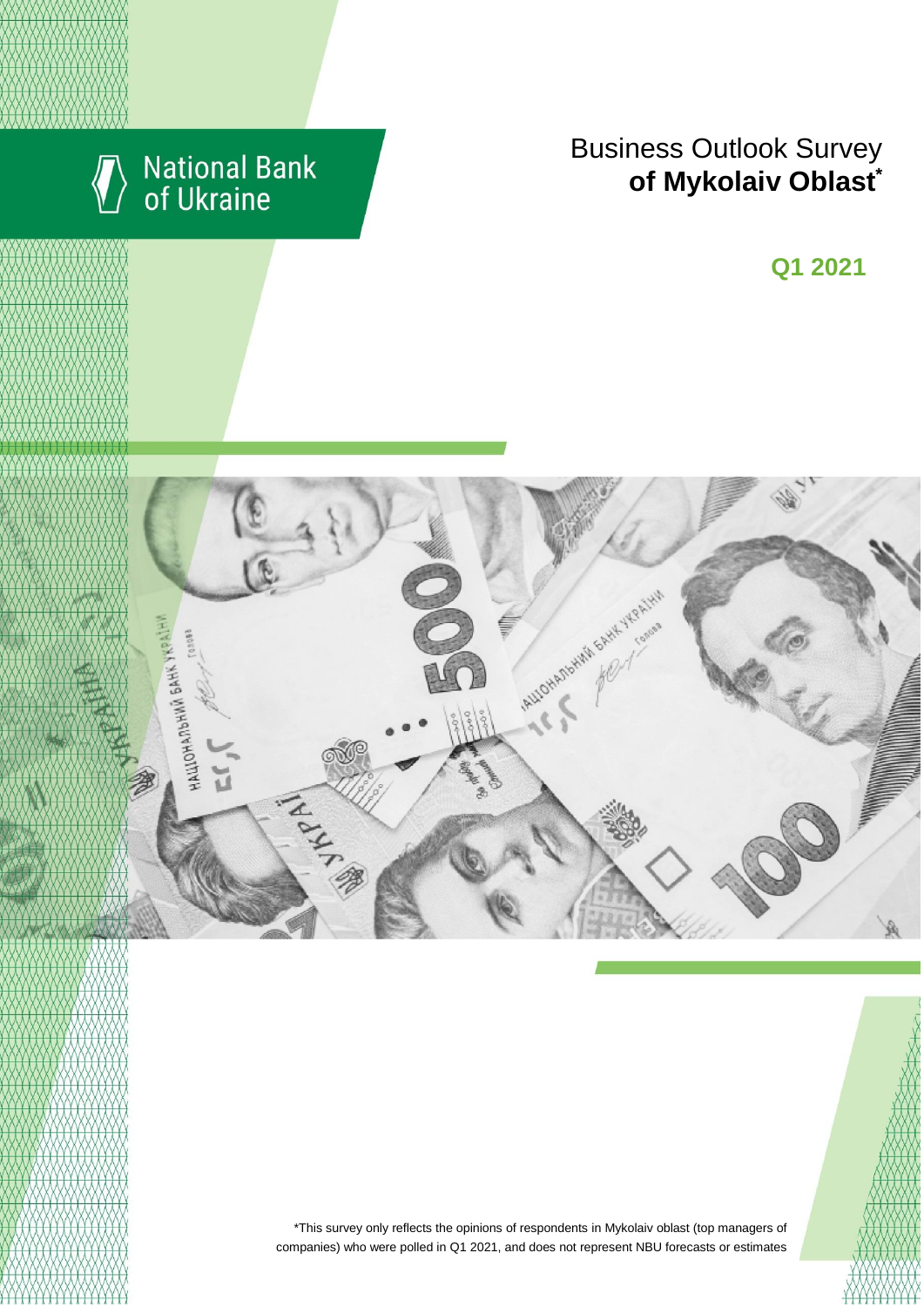**A survey of companies carried out in Mykolaiv oblast in Q1 2021 showed that respondents still expected a drop in the output of Ukrainian goods and services over the next 12 months. The respondents were conservative in their assessments of their companies' performance over this period.** Inflation and depreciation expectations were high.

**The top managers of companies said they expected that over the next 12 months:**

- **the output of Ukrainian goods and services would drop at a noticeably slower pace**: the balance of expectations was (-6.3%), compared to (-50.0%) in Q4 2020 (Figure 1). Companies across Ukraine expected the output of Ukrainian goods and services would return to growth (the balance of responses was 5.6%)
- **prices for consumer goods and services would increase at a fast pace:** 68.8% of respondents (same as in the previous quarter) expected the inflation rate to be higher than 7.5%, compared to 50.7% across Ukraine. Respondents continued to refer to the exchange rate and production costs **as the main inflation drivers** (Figure 2)
- **the hryvnia would depreciate significantly:** 86.7% of the respondents (compared to 100.0% in the previous quarter) expected the hryvnia to weaken against the US dollar, the figure across Ukraine being 74.4%
- **the financial and economic standings of their companies would remain unchanged**: the balance of expectations was 0.0%, compared to (-12.5%) in the previous quarter (see Table). Companies across Ukraine expected their financial and economic standings to improve (12.7%)
- **total sales would increase significantly:** the balance of responses was 37.5% (compared to 0.0% in the previous quarter). This included expectations of a rise in external sales: the balance of responses was 40.0%, compared to (- 33.3%) in Q4 2020. The balances of responses across Ukraine were 18.0% for total sales and 14.9% for external sales
- **investment in machinery, equipment, and tools would remain unchanged**: the balance of responses was 0.0%, compared to (-6.3%) in Q4 2020. **Investment in construction** will continue to decrease: the balance of responses was (-7.1%), compared to (-13.3%) in Q4 2020. Companies across Ukraine expected these investments would increase: the balances of responses were 1.4% and 11.7% respectively
- **staff numbers at their companies would decrease:** the balance of responses was (-6.3%), compared to (-31.3%) in Q4 2020 and (-1.9%) across Ukraine (Figure 4)
- **purchase and selling prices would rise** at a fast pace: the balances of responses were 87.5% and 62.5% respectively (in Q4 2020, the balances of responses were 100.0% and 62.5% respectively) (Figure 6). High energy prices and raw material and supplies prices were cited as the main selling price drivers (Figure 7)
- **the growth in per-unit production costs and wage costs per staff member would decelerate:** the balances of responses were 40.0% and 68.8% respectively (compared to 68.8% and 87.5% in Q4 2020).

Respondents referred to excessively high raw material and supplies prices and energy prices as the **main drags on the ability of their companies to boost production**. Respondents said that the impact of insufficient production capacity had increased markedly compared to the previous quarter (Figure 5).

**Respondents expected a decrease in their borrowing needs** in the near future (Figure 8). The majority of the respondents who planned to take out bank loans (44.4%) opted for foreign currency loans. Respondents said that bank lending standards had tighten significantly (Figure 9). High loan rates were cited as the major factor that deterred companies from taking out loans (Figure 10).

**All of the respondents** said that **they had encountered no difficulties in effecting transactions with funds deposited in bank accounts** (97.5% across Ukraine).

**Assessments of financial and economic standings as of the time of the survey** (Figure 3)

- **Companies assessed their current financial and economic standings as satisfactory** (such expectations have been reported for three quarters running)**:** the balance of responses was 0.0%. Across Ukraine, respondents continued to assess their current financial and economic standings as bad, with a balance of responses of (-0.7%).
- **Finished goods stocks increased and were assessed as normal:** the balance of responses was 0.0%, compared to (-37.5%) in Q4 2020.
- **Companies had sufficient unutilized production capacity to meet any unexpected rise in demand:** the balance of responses was 21.4%, compared to 20.0% in Q4 2020.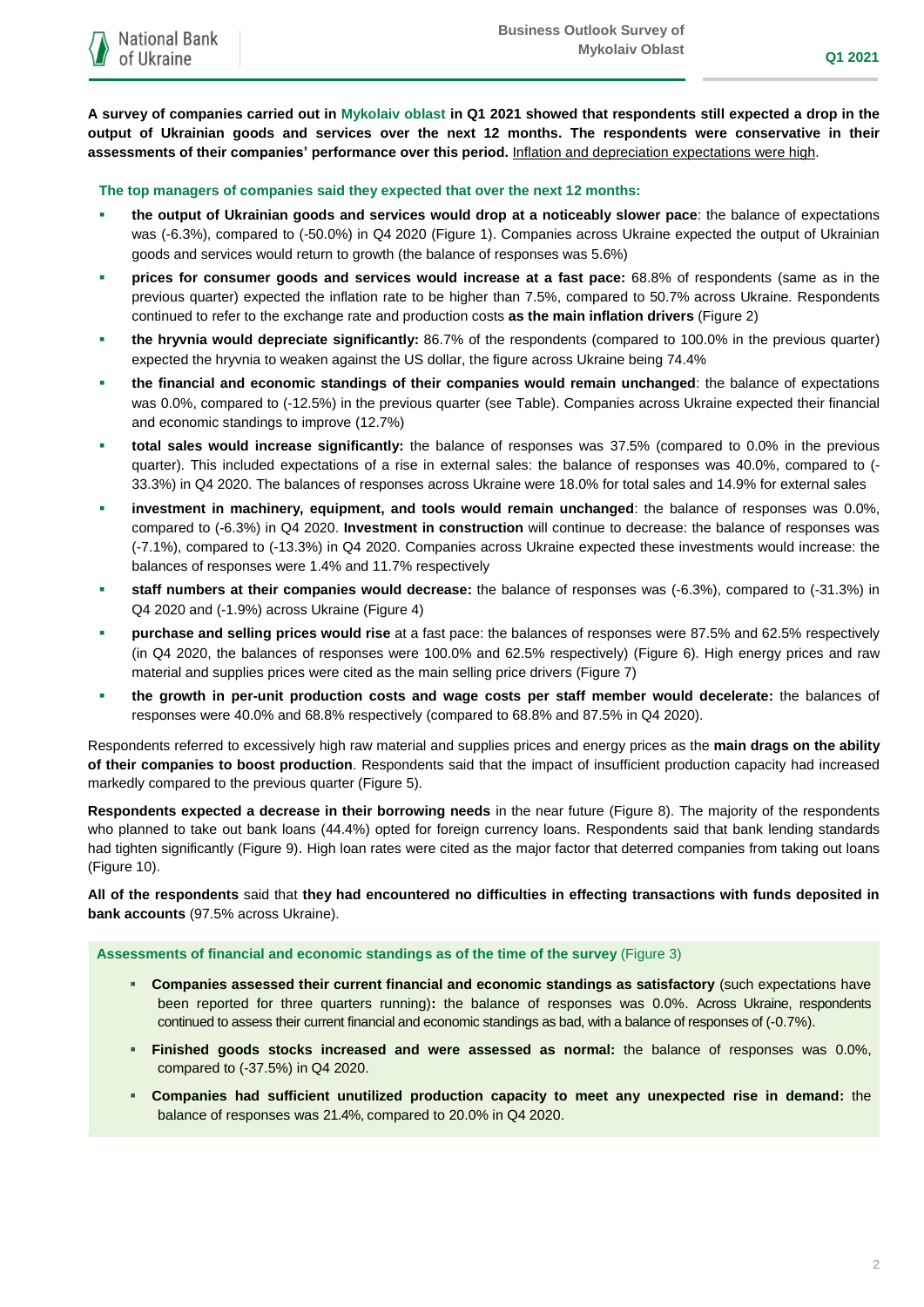## **Survey Details1,2**



- Period: 2 February through 26 February 2021.
- A total of 16 companies were polled.
- A representative sample was generated on the basis of the agricultural sector.

### Riv ne Obl ,<br>olyn Oblast iv Obl  $93$ 96.8 Sumy Oblast Zhy tomyl<br>Oblast  $97.2$  $124.6$ Kyiv and<br>Kyiv Oblast iv Oblast Poltav a Oblast  $125.4$ Kharkiy Ohlast  $112.1$ lasi emop  $104.8$ Cherkas<sub>)</sub><br>Oblast  $101.7$ 97 Luhansk hmelnytsk) Vinnytsia Oblast Ivano-Fra  $116.2$  $\overline{87.4}$ Oblast Oblast  $108.8$ no data Oblast  $118.2$ Donets ,<br>Kirov ohrad Oblas 87.3 Dnipropetrovsk Oblast Oblast  $103.9$ 90 1168 no dat Zaporizhia<br>Oblast My kolaiv Oblas<br>204.8 Odesa . . . . . .<br>Dblast 104.6 erson Oblas 98.6  $87.3$  $minimum$ ่าด่ 1 quartile 96.9 quarter  $\overline{1}$ Crimea 2 quartile (median) 104.3 quarter  $\overline{2}$ no data 3 quartile 3 quarter 111.5 maximum 125.4 4 quarter **Ukraine** 108.4

## **Business Outlook Index for Next 12 Months in Terms of Oblasts<sup>3</sup> , %**

\*a quartile is the value of the BOI where an ordered sample is divided into four equal-sized subgroups

\*\* a median is the value of the BOI in the middle of an ordered sampled where the sample is divided into two equal-sized subgroups

## **Table. The Business Outlook Index of Companies in Mykolaiv Oblast and Its Components**

| <b>Expectations over next 12 months for</b>   | <b>Balances of responses, %</b> |                               |         |         |        |
|-----------------------------------------------|---------------------------------|-------------------------------|---------|---------|--------|
|                                               | Q1 20                           | Q <sub>2</sub> 2 <sub>0</sub> | Q3 20   | Q4 20   | Q1 21  |
| Financial and economic standings              | 20.0                            | $-37.5$                       | $-6.7$  | $-12.5$ | 0.0    |
| <b>Total sales</b>                            | 56.3                            | $-31.3$                       | 6.3     | 0.0     | 37.5   |
| Investment in construction                    | 13.3                            | $-43.8$                       | $-31.3$ | $-13.3$ | $-7.1$ |
| Investment in machinery, equipment, and tools | 33.3                            | $-43.8$                       | $-18.8$ | $-6.3$  | 0.0    |
| Staff numbers                                 | $-6.3$                          | $-50.0$                       | $-26.7$ | $-31.3$ | $-6.3$ |

<sup>1</sup> This sample was generated in proportion to the contribution of each region and each economic activity to Ukraine's gross value added.

1

<sup>2</sup> Data for totals and components may be subject to rounding effects.

<sup>&</sup>lt;sup>3</sup> The business outlook index (BOI) is an aggregate indicator for expected business performance over the next 12 months. It is calculated using the balances of respondents' responses regarding changes in the financial and economic standings of their companies and future economic activity.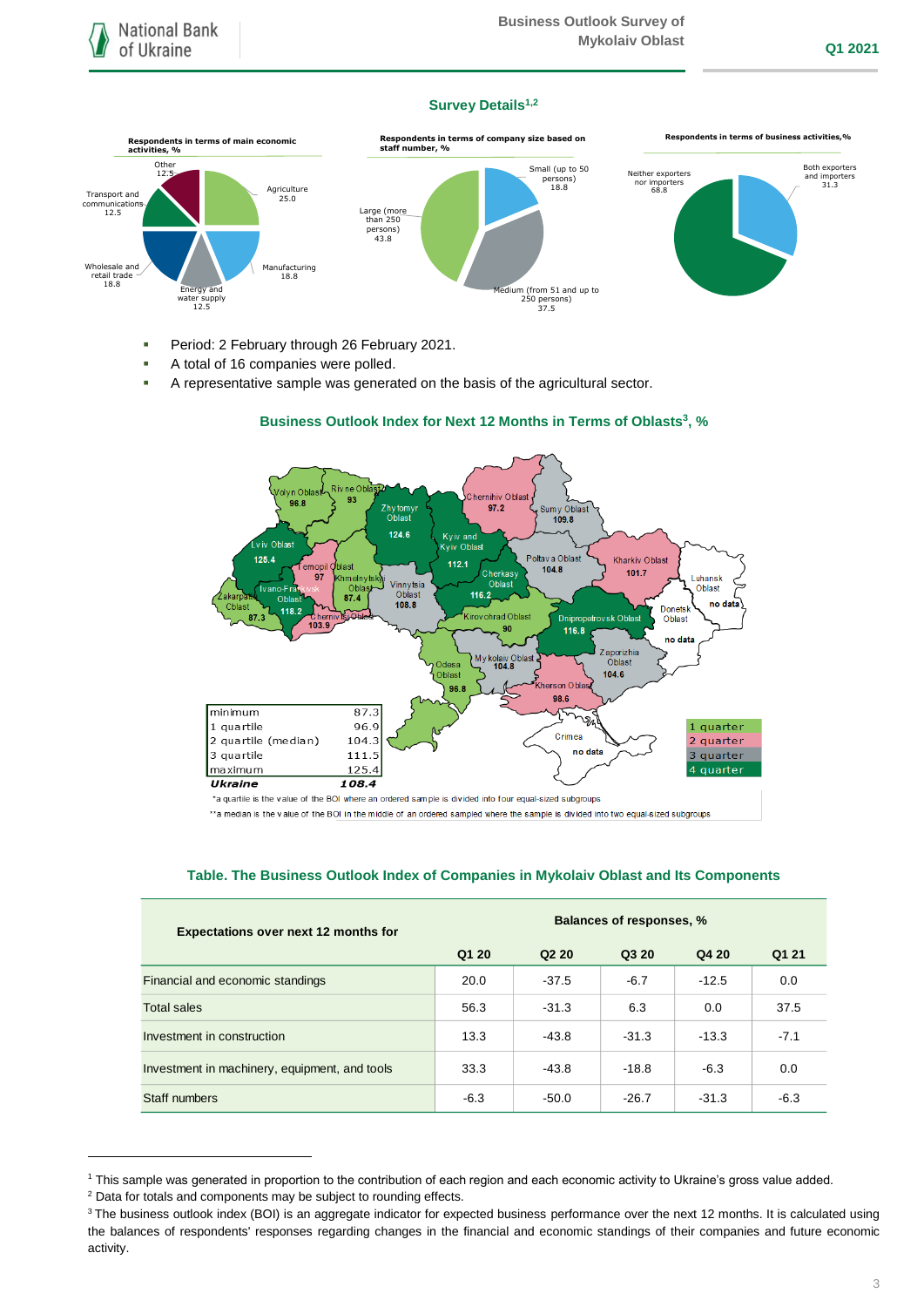## Figure 1 Figure 2







## Figure 3 **Figure 4**

-60 -50  $-40$ -30  $-20$  $-10$  $\Omega$ 10 20 30 40 Q1 20 Q2 20 Q3 20 Q4 20 Q1 21 **survey, balance of responses Financial and economic standings** Finished goods stocks **Unutilized production capacity** 

**Companies' economic activity as of the time of the** 



## **Assessment of factors that impede output**

**Staff level and wage cost expectations for next 12 months, balance of responses**



## Figure 5 **Figure 6**



**Expectations of producer prices for next 12 months,**